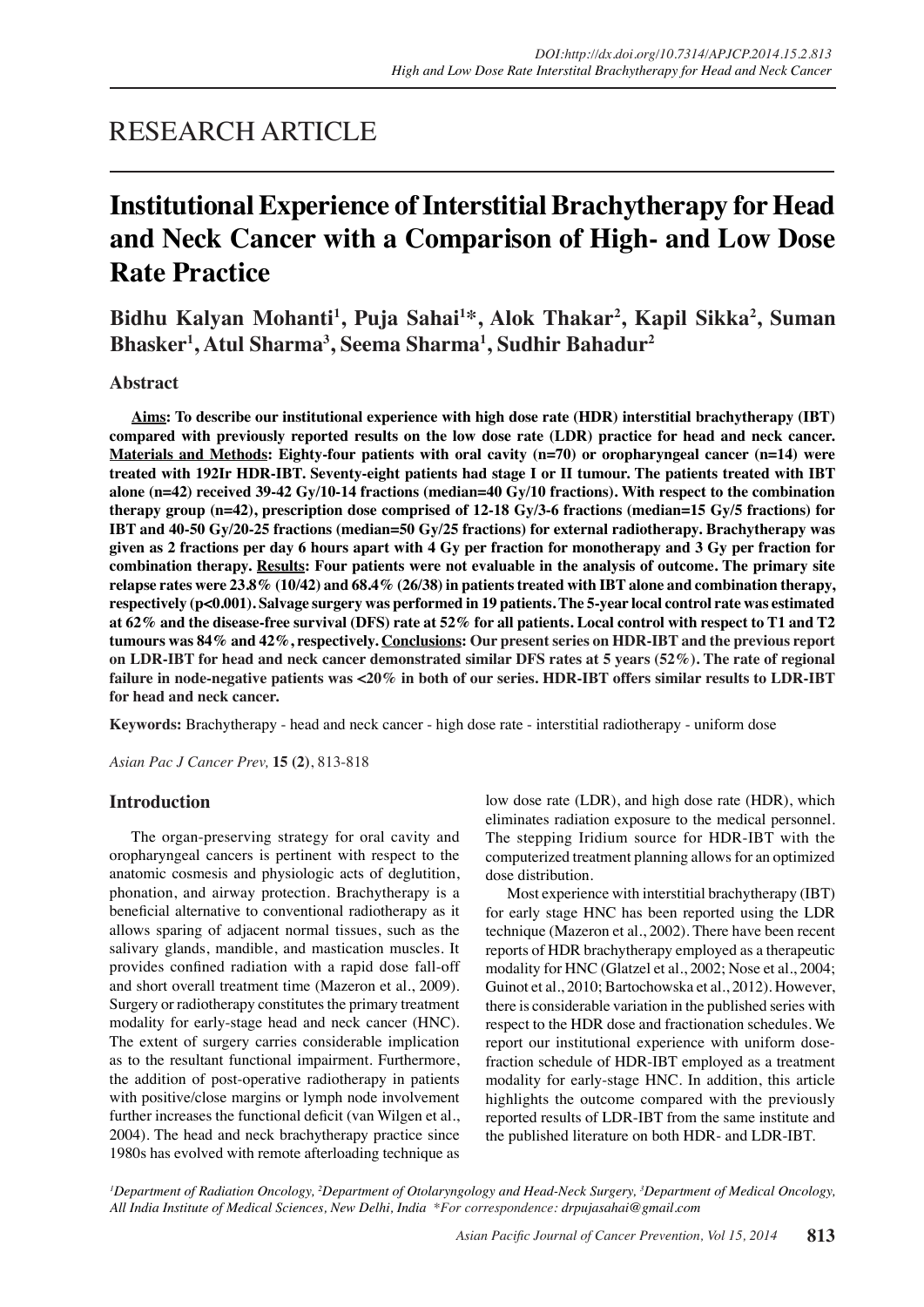#### **Materials and Methods**

The Institute Rotary Cancer Hospital is the oncology division of the All India Institute of Medical Sciences at New Delhi, India. This cancer centre registers 8,000 to 10,000 new patients annually. Between April 2011 and March 2012, a total of 8,633 cancer patients were registered. Patients with HNC comprised 15.3% of the registrations. The patients are evaluated in a multidisciplinary clinic (MDC) by a team of surgeon, radiation oncologist, and a medical oncologist. Eightyfour patients with HNC (squamous cell carcinoma) were recruited for this prospective study after a decision at the MDC for HDR-IBT between the year 2005 and 2011. All patients signed the institutional informed consent form.

The staging work-up comprised of clinical examination, endoscopy, and chest radiography. The tumour staging was as per the AJCC guidelines (Greene et al., 2002). Baseline ultrasonography examination was performed for evaluation of patients with clinical N0 neck. A pretreatment dental evaluation was carried out for all patients. The patients with T1 or early T2 lesions  $(\leq 3cm)$  were treated with IBT alone. With respect to the patients with bulky T2 (>3cm), T3 or N+ lesions, the total radical dose was derived from both the IBT and EBRT techniques. The interval between these two modalities was of 2 to 4 weeks.

The interstitial implantation was performed under general anaesthesia with elective tracheostomy for base of tongue tumours. The implant was performed using the implantation rules of Paris system. The size of the tumour was measured for the implant. The points for insertion of needles were marked on the surface of the tumour and the skin of the submandibular or face region depending upon the site of the tumour. The implantation was aimed to cover 1 cm margin around the tumour. Stainless steel hollow needles were inserted through transcutaneous approach followed by plastic catheters in a single or double plane. The spacing between the catheters was maintained equidistant in each plane which ranged from 10 to 15 mm. One end of the catheters was blind with an attached button to anchor the catheters inside oral cavity/ oropharynx. The catheters were secured by buttons in submental/submandibular region or face depending upon the site of the implant.

The patients were simulated on the day after the implant procedure. The simulation was performed either by 2-D orthogonal X-ray (n=20) or 3-D computed tomography (n=64) obtained at 3 mm slice thickness. The implanted plastic catheters were loaded with dummy sources for the dosimetry planning. The HDR remote afterloading technique using 192Iridium radioisotope was employed. The plans were generated for microSelectron-HDR-V2 remote afterloading machine (Nucletron BV, Veenendaal, The Netherlands) using PLATO treatment planning system (Nucletron BV, Veenendaal, The Netherlands). The target volume encompassed the implanted catheters. The dwell positions were defined according to the target geometry so as to cover the target with the prescription dose. The dose prescription was based on ICRU-58 guidelines using basal dose points. The plans were optimized such that the

volume receiving 200% of prescription dose was below 15-18% of the target volume.

A customized wax-coated lead shield of 3-5 mm thickness was placed in the oral cavity at the time of IBT dose delivery in order to protect the mandibular bone. Our practice followed a uniform IBT dose of 4 Gy per fraction for monotherapy and 3 Gy per fraction for combination therapy with EBRT. All patients received HDR-IBT as twice-daily fractions with an inter-fraction interval of 6 hours. The patients received antibiotics, analgesics, oral hygiene care, and Ryle's tube feeding during their stay at the hospital. None of the patients developed immediate complications in terms of bleeding or infection at the implant site during insertion or removal of catheters.

With respect to patients treated with combination therapy, EBRT was delivered using the thermoplastic immobilization mould. The target volume for EBRT covered the primary tumour and regional neck nodal regions. The patients were treated with either 60Co γ rays or 6 MV X-rays (linear accelerator). A daily fraction size of 1.8 to 2.0 Gy was delivered 5 days per week. The morbidities related to the treatment were recorded during the course of radiotherapy and subsequently at each follow-up visit. The acute and late effects were documented using the RTOG guidelines (Cox et al., 1995). The patients were followed monthly for the first six months, then three monthly for one year, and six monthly thereafter.

The patient and treatment characteristics are summarized in Table 1. The site of primary tumour was as follows: anterior tongue (n=51), buccal mucosa (n=12), lower lip (n=4), base of tongue (n=11), tonsil (n=3), and floor of mouth (n=3). The majority of patients had stage I or II tumour i.e., 47.6% and 45.2% respectively. Double-plane implant was employed in the majority of patients (n=82). The number of catheters ranged from 4 to 10 (median=6). The median and range for the respective isodose volume for IBT in all patients were as follows: V100=12.7 cc (4.6-38.2 cc); V150=5.2 cc (1.6-21.8 cc),

**Table 1. Patient and Treatment Characteristics**

|                                          |                   | Number $(\%)$ |
|------------------------------------------|-------------------|---------------|
| Patients                                 |                   | 84            |
| Age                                      | Median 50.5 years |               |
|                                          | Range 24-85 years |               |
| Gender                                   | Male              | 65 (77.4)     |
|                                          | Female            | 19(22.6)      |
| Site                                     | Oral cavity       | 70 (83.3)     |
|                                          | Oropharynx        | 14 (16.7)     |
| T classification                         | T1                | 41 (48.8)     |
|                                          | T <sub>2</sub>    | 42 (50)       |
|                                          | T3                | 1(1.2)        |
| N classification                         | N <sub>0</sub>    | 78 (93)       |
|                                          | N1                | 4 $(4.8)$     |
|                                          | N <sub>2</sub>    | 2(2.4)        |
| Stage                                    | L                 | 40 (47.6)     |
|                                          | П                 | 38 (45.2)     |
|                                          | Ш                 | 4 $(4.8)$     |
|                                          | <b>IVA</b>        | 2(2.4)        |
| Treatment modality                       |                   |               |
| Brachytherapy alone                      |                   | 42 (50)       |
| Brachytherapy with external radiotherapy |                   | 42 (50)       |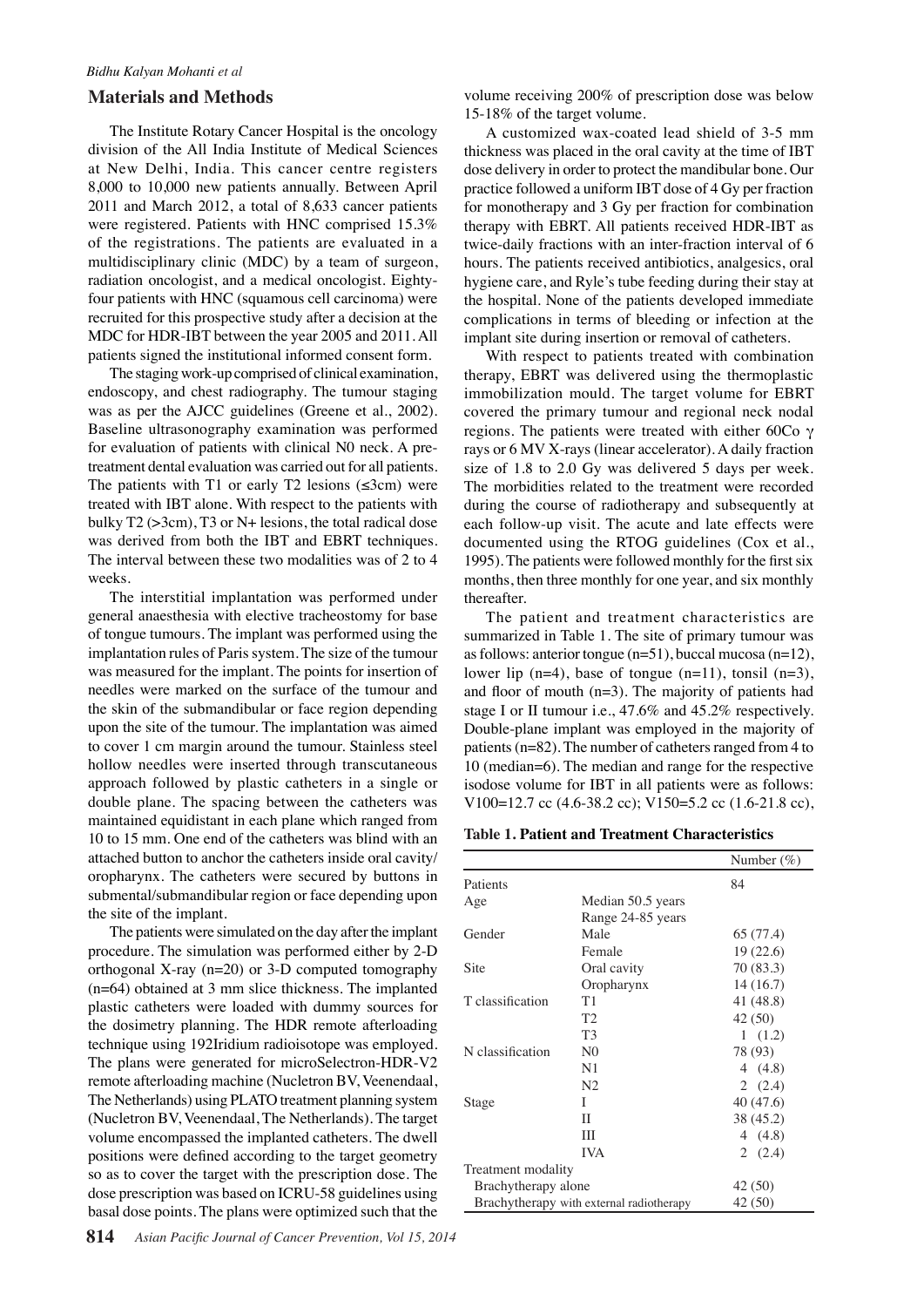and V200=2.3 cc (0.9-14.3 cc).

The patients treated with IBT alone (n=42) received 39-42 Gy in 10-14 fractions (median=40 Gy in 10 fractions). The remaining 42 patients were treated with IBT plus EBRT wherein 21 received IBT followed by EBRT and 18 received EBRT followed by IBT. The remaining three patients did not complete their treatment. With respect to the combination therapy group, IBT dose of 12-18 Gy in 3-6 fractions (median=15 Gy/5 fractions) was delivered with EBRT of 40-50 Gy in 20-25 fractions (median=50 Gy/25 fractions). The IBT course ranged from 5-10 days (median=7 days). The overall treatment time in combination therapy group ranged from 42-74 days (median=57.5 days). The actuarial survival for these patients was summarized by Kaplan-Meier estimates. The patients lost to follow-up were censored at the time of last visit.

### **Results**

The median duration of follow-up was 14 months (range, 1-79 months). The median follow-up for the disease-free patients was 15.5 months. The treatment outcome is illustrated in Table 2. Four patients treated with combination therapy were excluded in the analysis of outcome, as three did not complete the intended therapy and one was lost to follow-up after treatment completion. However, the life table analysis was carried out for all 84 patients as an intention to treat cohort. The observed disease failure rate was analyzed for the 80 patients, and it was 50% (40/80) at the time of reporting. Both local and regional failure was seen within 6 months of treatment completion in the majority of patients (local in 31 out of 36 and regional in 10 out of 11). The primary site relapse rates were 23.8% (10/42) and 68.4% (26/38) in patients treated with IBT alone and IBT plus EBRT combination, respectively (p<0.001). With respect to the combination therapy group, local failure was seen in 85% (17/20) and 50% (9/18) of patients treated with IBT followed by EBRT and EBRT followed by IBT, respectively (p=0.02). Twelve patients with T1 and 23 with T2 tumour developed local failure. Five patients with T1 and six with T2 tumour developed nodal failure. Nine of the 11 patients with regional failure had presented with N0 neck at baseline. Regional failure was seen in 12% (5/42) and 15.8% (6/38) of patients treated with IBT alone and combination therapy, respectively  $(p=0.61)$ . The patients with oral cavity cancer developed regional neck failure in the following nodal levels: level Ia  $(n=1)$ , level Ib  $(n=1)$ , level II ( $n=8$ ), and level II+III+IV ( $n=1$ ).

At the time of disease failure detection, salvage therapy was feasible in 32 out of the 40 patients; the remaining eight were unsuitable. Salvage surgery was performed in 19 out of the 32 patients (59%). The remaining 13 patients were non-compliant or defaulted for further treatment with resultant progressive disease. Out of the 19 patients, 6 patients with local failure also underwent elective neck dissection. However, there was no evidence of malignancy in the resected nodes on histopathological examination. Fourteen surgically salvaged patients showed disease control while the remaining five had residual/recurrent

**Table 2. Treatment Outcome: Disease Failure After High dose Rate Brachytherapy** 

| Characteristic Total Local Regional Local+ Regional+ |    |    |              |                  |
|------------------------------------------------------|----|----|--------------|------------------|
|                                                      |    |    |              | Regional Distant |
| All patients                                         | 40 | 29 |              |                  |
| <b>IBT</b> alone                                     | 13 | 8  |              |                  |
| <b>IBT</b> with EBRT                                 | 27 | 21 |              |                  |
| Oral cavity                                          | 35 | 24 | 3            |                  |
| Oropharynx                                           |    |    | $\mathbf{O}$ |                  |

Values indicate number of patients; Abbreviations: IBT = Interstitial brachytherapy; EBRT = External beam radiation therapy; Note: No. of patients with no evidence of disease at last follow-up = 54 (after salvage therapy of 14/40 failure patients)



**Figure 1. Local Control Rate by T Classification and for all Patients Treated with HDR Brachytherapy**



**Figure 2. Disease-free Survival for all Patients Treated with HDR Brachytherapy**

disease during this observation period. Eleven patients with local, one with regional, and two with loco-regional failure were successfully salvaged with surgery. Adjuvant external radiotherapy, as re-irradiation was delivered in 6 of the 14 patients. One patient received adjuvant chemotherapy after salvage surgery.

At the time of last follow-up, 90% (36/40) patients with T1 and 59% (23/39) patients with T2 primary tumour were disease-free at the local site (p=0.002). The 5-year local control (LC) and disease-free survival (DFS) rate for all patients was estimated at 62% and 52% respectively (Figure 1, 2). The 5-year LC rate for patients with T1 and T2 tumour was estimated at 84% and 42%, respectively (Figure 1). With respect to patients treated with IBT alone, mucositis of grade 2 and 3 was seen in 9 and 1 patient respectively (23.8%). As for combination therapy group, grade 2 and 3 mucositis was seen in 15 and 4 patients respectively (45.2%). None of the patients developed osteo-radionecrosis or soft-tissue necrosis during this study period.

#### **Discussion**

The existing practice of brachytherapy for HNC patients, either as LDR or HDR, needs to be viewed so as to establish its due place in cancer care. With the advent of the multi-leaf collimator, image-based volumetric radiation dose prescription, intensity-modulated or image-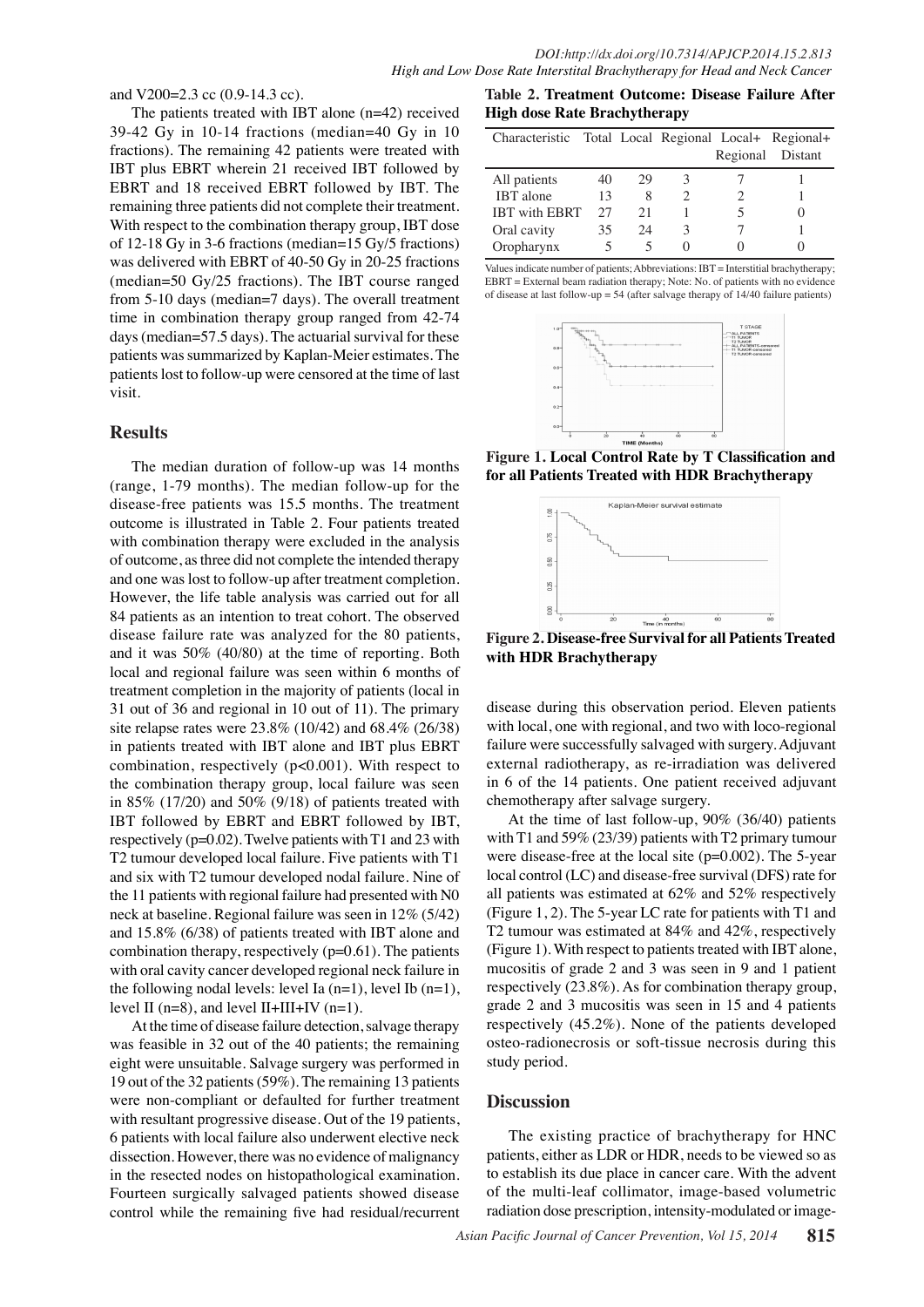#### *Bidhu Kalyan Mohanti et al*

| Table 3. Results of the Studies on HDR Brachytherapy and Comparison of LDR- with HDR Brachytherapy in |  |  |
|-------------------------------------------------------------------------------------------------------|--|--|
| <b>Head and Cancer</b>                                                                                |  |  |

| Author, year                                   | No. of patients                       | Site                                 | Treatment                                                | <b>IBT</b>                                                                                       | <b>EBRT</b>       | Results                                                                         |
|------------------------------------------------|---------------------------------------|--------------------------------------|----------------------------------------------------------|--------------------------------------------------------------------------------------------------|-------------------|---------------------------------------------------------------------------------|
| <b>HDR</b>                                     |                                       |                                      |                                                          |                                                                                                  |                   |                                                                                 |
| Glatzel et al., 2002                           | 90                                    | <b>HNC</b><br>recurrent/<br>residual | IBT alone                                                | 4-42 Gy/ 1.5-7.5 Gy<br>per fr                                                                    |                   | OS 28% (recurrent tumours)<br>OS 84% (residual tumours)                         |
| Nose et al., 2004                              | 82                                    | <b>OPX</b>                           | $EBRT+IBT$ (n=68)<br>IBT alone $(n=14)$                  | 21 Gy/3.5 fr/2days<br>48 Gy/8 fr/5 days                                                          | 46 Gy             | 5-yr LC 82% 5-yr RC 84%<br>5-yr CSS 88% 5-yr OS 64%                             |
| Guinot et al., 2010                            | 50                                    | Tongue                               | $EBRT+IBT (n=33)$<br>IBT alone $(n=17)$                  | 18 Gy/3 Gy per fr<br>44 Gy/4 Gy per fr                                                           | 50 Gy             | 3-yr DFS 81%<br>5-yr DFS 74%                                                    |
| Bartochowska<br>et al., 2012                   | 156<br>PDR $(n=106)$<br>HDR $(n=50)$  | <b>HNC</b><br>recurrent              | IBT alone $(n=156)$<br>IBT+CT $(n=8)$<br>$IBT+HT (n=16)$ | <b>HDR</b><br>12-30 Gy/3-10 fr                                                                   | $\bar{a}$         | 1-yr survival 40%<br>2-yr survival 17%                                          |
|                                                |                                       |                                      |                                                          |                                                                                                  |                   | <b>LDR</b> versus <b>HDR</b>                                                    |
| Inoue et al., 2001                             | 51<br>LDR $(n=26)$<br>HDR $(n=25)$    | Tongue                               | <b>IBT</b>                                               | LDR 70 Gy/4-9 days<br>HDR 60 Gy/10 fr/1 week                                                     |                   | 5-yr LC 84% vs 87%                                                              |
| Kakimoto et al., 2003                          | 75<br>$LDR$ ( $n=61$ )<br>$HDR(n=14)$ | Tongue                               | EBRT+IBT<br>IBT alone                                    | LDR median 68 Gy/1 week<br>HDR median 48 Gy<br>LDR median 72 Gy/1 week<br>HDR 60 Gy/10 fr/5 days | 12.5-60<br>Gy     | 3-yr LC 67% vs 71%                                                              |
| Yamazaki et al., 2003                          | 399<br>$LDR(n=341)$<br>HDR $(n=58)$   | Tongue                               | <b>IBT</b>                                               | LDR median 70 Gy<br>HDR median 60 Gy                                                             |                   | 5-yr LC 80% vs 84%                                                              |
| Umeda et al., 2005                             | 180<br>LDR $(n=78)$<br>HDR $(n=26)$   | Tongue                               | $IBT(n=104)$<br>Surgery $(n=71)$                         | LDR $61$ Gy/5-6 days<br>HDR 59 Gy/9-10 fr                                                        | ÷,                | Stage<br>I: 5-yr OS 84% vs 72.9%<br>II: 5-yr OS 72.2% vs 51.5%                  |
| Ghadjar et al., 2012                           | 103<br>$LDR(n=70)$<br>$HDR(n=33)$     | Lip                                  | IBT $(n=68)$<br>Excision with IBT<br>$(n=35)$            | LDR median 60 Gy<br>HDR median 36 Gy                                                             | L.                | 5-yr LRFS 93% vs 93%<br>5-yr RRFS 87% vs 96% (NS)<br>5-yr OS 77% (all patients) |
| Mohanti et al., 2001<br>and the present report | 190<br>$LDR(n=106)$<br>$HDR(n=84)$    | OC<br><b>OPX</b>                     | EBRT+IBT<br>$(n=119)$<br>IBT alone $(n=71)$              | LDR median 25 Gy<br>HDR median15 Gy/5 fr<br>LDR median 60 Gy<br>HDR median 40 Gy/10fr            | 50 Gy<br>40-50 Gy | 5-yr DFS 52% vs 52%                                                             |

Abbreviations: HDR=High dose rate; LDR=Low dose rate; IBT=Interstitial brachytherapy; EBRT=External beam radiation therapy; HNC=Head and neck cancer; Fr=Fraction; OS=Overall survival; OPX=Oropharynx; LC=Local control; RC=Regional control; CSS=Cause-specific survival; DFS=Disease-free survival; PDR=Pulsed dose rate; CT=chemotherapy; HT=Hyperthermia; LRFS=Local recurrence-free survival; RRFS=Regional recurrence-free survival; NS=Not significant; OC=Oral cavity

guided radiotherapy during the last 15 years or so, it seems appealing to treat early oral or oropharyngeal tumours with EBRT. Furthermore, there is a decline in the radiation oncology community to practice brachytherapy for HNC. Often the modern radiation technology is adapted quickly into practice. An overall analysis of standard versus innovative treatments in radiation oncology showed a preference for standard treatments in 71% of the RTOG trials conducted from 1968 to 2002 (Soares et al., 2005). Despite newer advanced technology in EBRT techniques, which allows a more conformal and optimized radiation to the tumour, brachytherapy should remain an indispensable therapeutic modality in the armamentarium of a radiation oncologist treating HNCs. The Cochrane database review showed no significant difference between HDR- and LDR intracavitary brachytherapy with respect to overall survival (OS), disease-specific survival, LC, and treatment-related complications for women with cervical carcinoma (Wang et al., 2010). Worldwide, majority of the radiotherapy centres have switched to HDR brachytherapy because of its emphasis for gynaecological indications. Besides, the same equipment system can be employed for head and neck, and other suitable sites.

There has been a considerable experience with LDR-IBT for HNC. However, there are limited reports to show comparative evaluation of the different dose rates of IBT for HNC. It has been seen that observational studies (cohort or case-control) show similar summary results as with randomized, controlled trials challenging the current consensus about a hierarchy of study designs in clinical research (Concato et al., 2000). In our institution, 192Ir wire based manual LDR brachytherapy was practiced from 1991 to 2002. Since 2003, the IBT for HNC has been switched over to the HDR remote controlled practice. The present article is a cohort comparison of HDR-IBT in HNC with the previously reported results of LDR-IBT from the same institution (Mohanti et al., 2001). With respect to LDR-IBT, the primary and nodal recurrence was recorded in 38.7% (41/106) and 17% (18/106), respectively. The respective rates in the current study on HDR-IBT are 45% (36/80) and 13.8% (11/80). The implant site failure was more common after combined treatment as compared to LDR-IBT alone i.e., 42.8% versus 27.5% (p=0.15). The current study also reveals a higher local failure rate with combination therapy as compared to HDR-IBT alone  $(68.4\%$  versus  $23.8\%)$ . The regional failure in nodenegative patients was 19.7% (17/86) in the LDR series while it is 11.5% (9/78) in the current HDR series (NS). The OS and DFS rates with LDR-IBT were 87% and 52%, respectively. A similar DFS rate of 52% has been recorded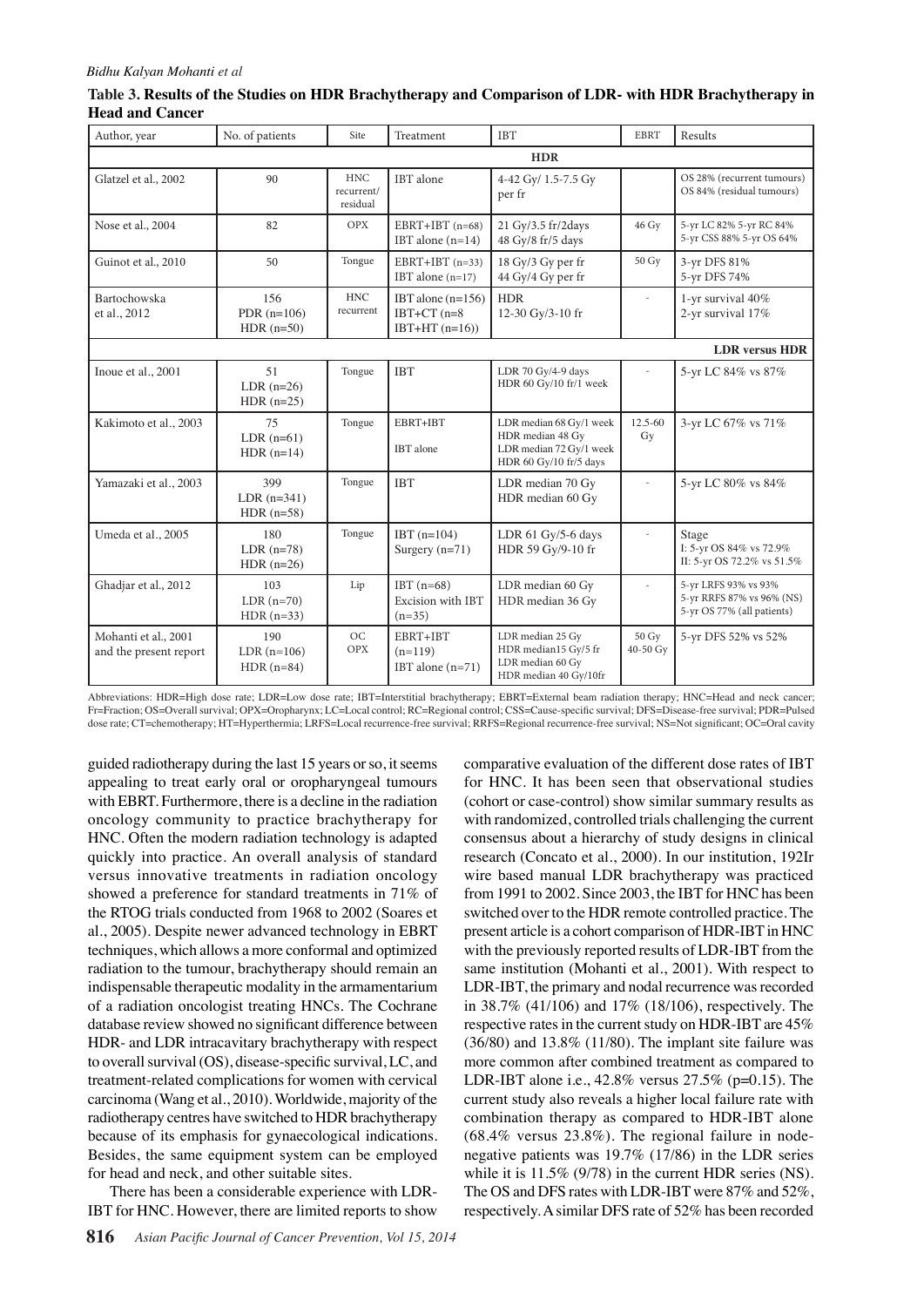in the present study.

The HDR-IBT confers a dual clinical advantage of a short overall treatment time and a reduction in the irradiated volume of normal tissue. The American Brachytherapy Society recommends a dose of 40-50 Gy EBRT followed by 20-35 Gy HDR-IBT for oral cavity tumours (Nag et al., 2001). The current consensus by GEC-ESTRO (Mazeron et al., 2009) recommends LDR-IBT dose of 65-75 Gy for <4 cm tumours of mobile tongue. The EBRT dose of 40-45 Gy with LDR-IBT boost 25-30 Gy has been recommended for >3-4 cm tumour or N1 lesions of tongue. A dose of 45-50 Gy EBRT and HDR-IBT boost of 21-30 Gy in 3 Gy fractions or 16-24 Gy in 4 Gy fractions has been recommended for oropharyngeal tumours of size <5cm.

We have summarized the limited available literature on HDR- and LDR-IBT in HNC for comparison. The results of published series, which consisted of 50 patients or more, and showed the outcome as local control and/or survival are listed in Table 3. The majority of published literature is related to IBT practice for oral and oropharyngeal cancer. The results with HDR-IBT have been shown to be similar to those of LDR-IBT from different institutes (Inoue et al., 2001; Kakimoto et al., 2003; Yamazaki et al., 2003; Umeda et al., 2005; Ghadjar et al., 2012). The results with HDR-IBT demonstrate a 5-year LC of 82% to 84%, 5-year OS of 64% to 77%, and 5-year DFS of 52% to 74% (Table 3).

The current study shows a 5-year LC rate after HDR-IBT of 62%. The LC rate is better for T1 as compared to the T2 tumours (84% versus 42%). A relevant finding from our HDR cohort illustrates that the usage of combination therapy with a lesser dose of IBT (12-18 Gy in 3-6 fractions; median=15 Gy/5 fractions) for T2 tumours of >3 cm size may have resulted in the poorer outcome. A better outcome has been observed when a higher dose of IBT is employed with less or no EBRT (Nag et al., 2001; Guinot et al., 2010). Early detection and treatment of disease failure improves the overall disease control rates. The various HDR-IBT series report incidence of 0-29% and 0-8% for soft-tissue- and osteo-necrosis, respectively (Inoue et al., 2001; Kakimoto et al., 2003; Yamazaki et al., 2003; Nose et al., 2004; Guinot et al., 2010; Ghadjar et al., 2012).

The management of neck with reference to patients treated with IBT remains an area of concern. A wait-andsee policy is often recommended for early oral cancer. A routine policy of elective neck dissection for clinically negative lymph nodes would subject a significant proportion of patients to an unnecessary treatment. The rate of occult nodal metastases in early-stage oral cancer has been reported in the range of 20% to 40% (Borgomeester et al., 2008; Okura et al., 2009; Wensing et al., 2010; Ganly et al., 2012). Avoidance of neck dissection aids in maintaining the deglutition, voice, and movements. Yamazaki et al examined the prognostic factors for lymph node metastasis after IBT in 571 patients with early (T1/ T2N0M0) oral tongue cancer (Yamazaki et al., 2004). Multivariate analysis demonstrated ulceration (p=0.006) and tumour thickness of  $\geq 5$ mm (p=0.04) to be statistically significant predisposing factors for lymph node metastasis.

Masuda et al evaluated the immunohistochemical expression of CD44H in 38 cases of primary T1/T2N0 tongue cancer treated with IBT (Masuda et al., 2000). The group of patients developing late nodal metastases revealed a significantly lower CD44H expression  $(p=0.0035)$ .

A report (Urashima et al., 2006) assessed the functional outcome after IBT in 57 patients with mobile tongue carcinoma over a follow-up period of 9-214 months. None of the patients showed grade 3 atrophy where the tongue could not be made to protrude beyond the incisors. The understandability of speech was preserved in 98% of the patients and 93% could take normal diet.

In conclusion, our present series on HDR-IBT and the previous report on LDR-IBT for HNC demonstrated similar DFS rate at 5 years. The rate of regional failure in node-negative patients was <20% in both of our series. The practice of brachytherapy without external radiotherapy yielded a better disease-related outcome in the two cohorts of our experience. Brachytherapy practice in HNC shows greater than 60% disease control. With radiobiologically equivalent doses, a switch from LDR to HDR offers advantages of personnel safety and better dose optimization.

#### **References**

- Bartochowska A, Wierzbicka M, Skowronek J, Leszczyńska M, Szyfter W (2012). High-dose-rate and pulsed-dose-rate brachytherapy in palliative treatment of head and neck cancers. *Brachytherapy*, **11**, 137-43.
- Borgemeester MC, van den Brekel MW, van Tinteren H, et al (2008). Ultrasound-guided aspiration cytology for the assessment of the clinically N0 neck: factors influencing its accuracy. *Head Neck*, **30**, 1505-13.
- Concato J, Shah N, Horwitz RI (2000). Randomized, controlled trials, observational studies, and the hierarchy of research designs. *N Engl J Med*, **342**, 1847-92.
- Cox JD, Stetz J, Pajak TF (1995). Toxicity criteria of the Radiation Therapy Oncology Group (RTOG) and the European Organization for Research and Treatment of Cancer (EORTC). *Int J Radiat Oncol Biol Phys*, **31**, 1341-6.
- Ganly I, Patel S, Shah J (2012). Early stage squamous cell cancer of the oral tongue-clinicopathologic features affecting outcome. *Cancer*, **118**, 101-11.
- Ghadjar P, Bojaxhiu B, Simcock M, et al (2012). High doserate versus low dose-rate brachytherapy for lip cancer. *Int J Radiat Oncol Biol Phys*, **83**, 1205-12.
- Glatzel M, Buntzel J, Schroder D, Küttner K, Frohlich D (2002). High-dose-rate brachytherapy in the treatment of recurrent and residual head and neck cancer. *Laryngoscope*, **112**, 1366-71.
- Greene FL, Page DL, Fleming ID, et al (2002). AJCC Cancer Staging Manual. 6th edn. Springer-Verlag, New York.
- Guinot JL, Santos M, Tortajada MI, et al (2010). Efficacy of high-dose-rate interstitial brachytherapy in patients with oral tongue carcinoma. *Brachytherapy*, **9**, 227-34.
- Inoue T, Inoue T, Yoshida K, et al (2001). Phase III trial of highvs. low-dose-rate interstitial radiotherapy for early mobile tongue cancer. *Int J Radiat Oncol Biol Phys*, **51**, 171-5.
- Kakimoto N, Inoue T, Inoue T, et al (2003). Results of low- and high-dose-rate interstitial brachytherapy for T3 mobile tongue cancer. *Radiother Oncol*, **68**, 123-8.

Masuda M, Kuratomi Y, Shiratsuchi H, et al (2000). Decreased CD44H expression in early-stage tongue carcinoma